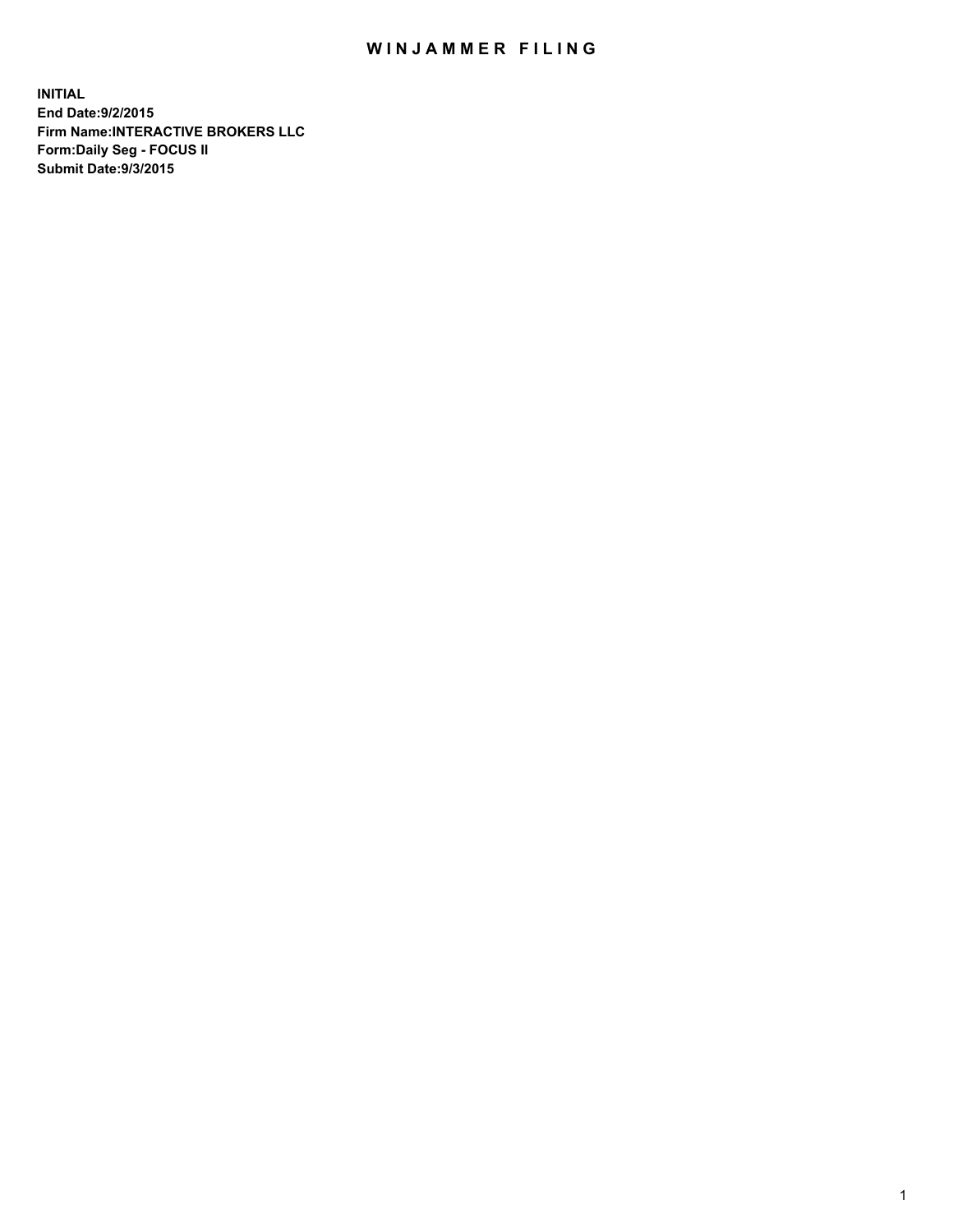## **INITIAL End Date:9/2/2015 Firm Name:INTERACTIVE BROKERS LLC Form:Daily Seg - FOCUS II Submit Date:9/3/2015 Daily Segregation - Cover Page**

| Name of Company<br><b>Contact Name</b><br><b>Contact Phone Number</b><br><b>Contact Email Address</b>                                                                                                                                                                                                                          | <b>INTERACTIVE BROKERS LLC</b><br><b>Michael Ellman</b><br>203-422-8926<br>mellman@interactivebrokers.co<br>$\mathbf{m}$ |
|--------------------------------------------------------------------------------------------------------------------------------------------------------------------------------------------------------------------------------------------------------------------------------------------------------------------------------|--------------------------------------------------------------------------------------------------------------------------|
| FCM's Customer Segregated Funds Residual Interest Target (choose one):<br>a. Minimum dollar amount: ; or<br>b. Minimum percentage of customer segregated funds required:% ; or<br>c. Dollar amount range between: and; or<br>d. Percentage range of customer segregated funds required between:% and%.                         | $\overline{\mathbf{0}}$<br>0<br>155,000,000 245,000,000<br>0 <sub>0</sub>                                                |
| FCM's Customer Secured Amount Funds Residual Interest Target (choose one):<br>a. Minimum dollar amount: ; or<br>b. Minimum percentage of customer secured funds required:%; or<br>c. Dollar amount range between: and; or<br>d. Percentage range of customer secured funds required between: % and %.                          | $\underline{\mathbf{0}}$<br>0<br>80,000,000 120,000,000<br>0 <sub>0</sub>                                                |
| FCM's Cleared Swaps Customer Collateral Residual Interest Target (choose one):<br>a. Minimum dollar amount: ; or<br>b. Minimum percentage of cleared swaps customer collateral required:% ; or<br>c. Dollar amount range between: and; or<br>d. Percentage range of cleared swaps customer collateral required between:% and%. | $\overline{\mathbf{0}}$<br>$\overline{\mathbf{0}}$<br>0 <sub>0</sub><br>0 <sup>0</sup>                                   |

Attach supporting documents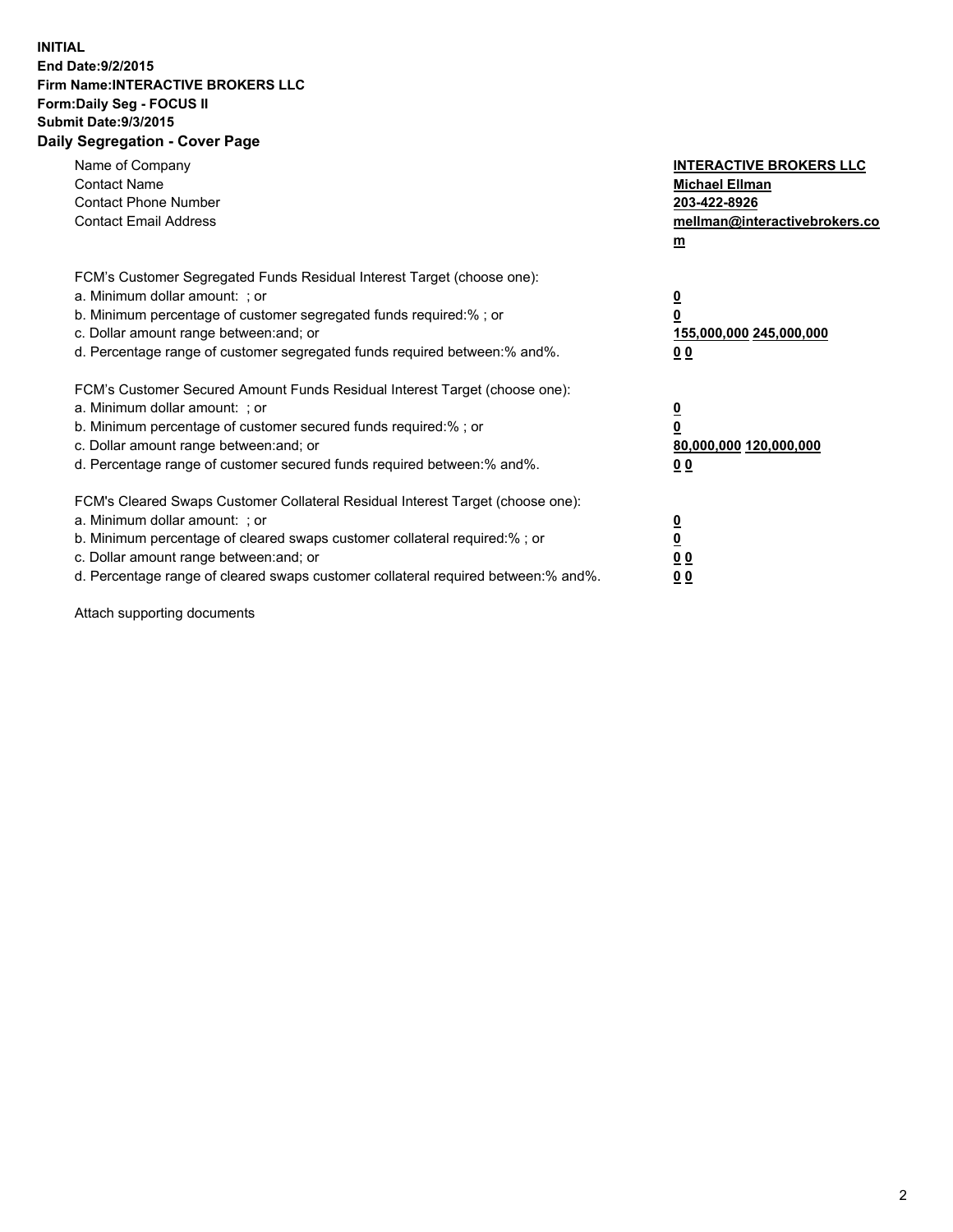## **INITIAL End Date:9/2/2015 Firm Name:INTERACTIVE BROKERS LLC Form:Daily Seg - FOCUS II Submit Date:9/3/2015 Daily Segregation - Secured Amounts**

|     | Foreign Futures and Foreign Options Secured Amounts                                         |                                   |
|-----|---------------------------------------------------------------------------------------------|-----------------------------------|
|     | Amount required to be set aside pursuant to law, rule or regulation of a foreign            | $0$ [7305]                        |
|     | government or a rule of a self-regulatory organization authorized thereunder                |                                   |
| 1.  | Net ledger balance - Foreign Futures and Foreign Option Trading - All Customers             |                                   |
|     | A. Cash                                                                                     | 353,312,231 [7315]                |
|     | B. Securities (at market)                                                                   | $0$ [7317]                        |
| 2.  | Net unrealized profit (loss) in open futures contracts traded on a foreign board of trade   | -14,531,101 <sup>[7325]</sup>     |
| 3.  | Exchange traded options                                                                     |                                   |
|     | a. Market value of open option contracts purchased on a foreign board of trade              |                                   |
|     |                                                                                             | 56,325 [7335]                     |
|     | b. Market value of open contracts granted (sold) on a foreign board of trade                | -173,357 [7337]                   |
| 4.  | Net equity (deficit) (add lines 1. 2. and 3.)                                               | 338,664,098 [7345]                |
| 5.  | Account liquidating to a deficit and account with a debit balances - gross amount           | 87,369 [7351]                     |
|     | Less: amount offset by customer owned securities                                            | 0 [7352] 87,369 [7354]            |
| 6.  | Amount required to be set aside as the secured amount - Net Liquidating Equity              | 338,751,467 [7355]                |
|     | Method (add lines 4 and 5)                                                                  |                                   |
| 7.  | Greater of amount required to be set aside pursuant to foreign jurisdiction (above) or line | 338,751,467 [7360]                |
|     | 6.                                                                                          |                                   |
|     | FUNDS DEPOSITED IN SEPARATE REGULATION 30.7 ACCOUNTS                                        |                                   |
| 1.  | Cash in banks                                                                               |                                   |
|     | A. Banks located in the United States                                                       | 7,300,149 [7500]                  |
|     | B. Other banks qualified under Regulation 30.7                                              | 0 [7520] 7,300,149 [7530]         |
| 2.  | Securities                                                                                  |                                   |
|     | A. In safekeeping with banks located in the United States                                   | 358,285,602 [7540]                |
|     | B. In safekeeping with other banks qualified under Regulation 30.7                          | 0 [7560] 358,285,602 [7570]       |
| 3.  | Equities with registered futures commission merchants                                       |                                   |
|     | A. Cash                                                                                     | $0$ [7580]                        |
|     | <b>B.</b> Securities                                                                        | $0$ [7590]                        |
|     | C. Unrealized gain (loss) on open futures contracts                                         | $0$ [7600]                        |
|     | D. Value of long option contracts                                                           | $0$ [7610]                        |
|     | E. Value of short option contracts                                                          | 0 [7615] 0 [7620]                 |
| 4.  | Amounts held by clearing organizations of foreign boards of trade                           |                                   |
|     | A. Cash                                                                                     | $0$ [7640]                        |
|     | <b>B.</b> Securities                                                                        | $0$ [7650]                        |
|     | C. Amount due to (from) clearing organization - daily variation                             | $0$ [7660]                        |
|     | D. Value of long option contracts                                                           | $0$ [7670]                        |
|     | E. Value of short option contracts                                                          | 0 [7675] 0 [7680]                 |
| 5.  | Amounts held by members of foreign boards of trade                                          |                                   |
|     | A. Cash                                                                                     | 90,120,857 [7700]                 |
|     | <b>B.</b> Securities                                                                        | $0$ [7710]                        |
|     |                                                                                             |                                   |
|     | C. Unrealized gain (loss) on open futures contracts                                         | 1,312,583 [7720]                  |
|     | D. Value of long option contracts                                                           | 56,331 [7730]                     |
|     | E. Value of short option contracts                                                          | -173,354 [7735] 91,316,417 [7740] |
| 6.  | Amounts with other depositories designated by a foreign board of trade                      | $0$ [7760]                        |
| 7.  | Segregated funds on hand                                                                    | $0$ [7765]                        |
| 8.  | Total funds in separate section 30.7 accounts                                               | 456,902,168 [7770]                |
| 9.  | Excess (deficiency) Set Aside for Secured Amount (subtract line 7 Secured Statement         | 118,150,701 [7380]                |
|     | Page 1 from Line 8)                                                                         |                                   |
| 10. | Management Target Amount for Excess funds in separate section 30.7 accounts                 | 80,000,000 [7780]                 |
| 11. | Excess (deficiency) funds in separate 30.7 accounts over (under) Management Target          | 38,150,701 [7785]                 |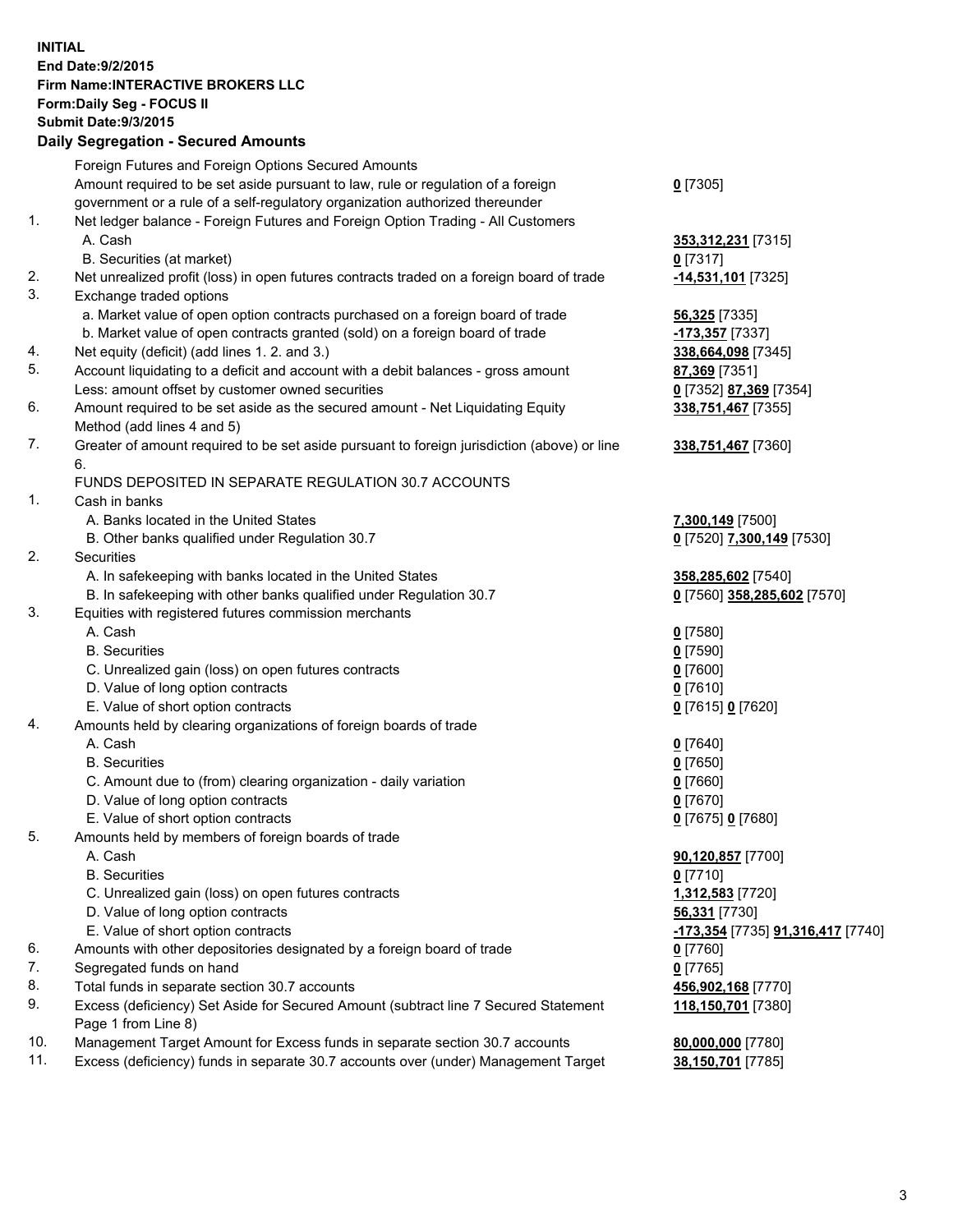**INITIAL End Date:9/2/2015 Firm Name:INTERACTIVE BROKERS LLC Form:Daily Seg - FOCUS II Submit Date:9/3/2015 Daily Segregation - Segregation Statement** SEGREGATION REQUIREMENTS(Section 4d(2) of the CEAct) 1. Net ledger balance A. Cash **2,658,269,195** [7010] B. Securities (at market) **0** [7020] 2. Net unrealized profit (loss) in open futures contracts traded on a contract market **-30,303,644** [7030] 3. Exchange traded options A. Add market value of open option contracts purchased on a contract market **123,958,310** [7032] B. Deduct market value of open option contracts granted (sold) on a contract market **-220,266,169** [7033] 4. Net equity (deficit) (add lines 1, 2 and 3) **2,531,657,692** [7040] 5. Accounts liquidating to a deficit and accounts with debit balances - gross amount **305,083** [7045] Less: amount offset by customer securities **0** [7047] **305,083** [7050] 6. Amount required to be segregated (add lines 4 and 5) **2,531,962,775** [7060] FUNDS IN SEGREGATED ACCOUNTS 7. Deposited in segregated funds bank accounts A. Cash **412,145,819** [7070] B. Securities representing investments of customers' funds (at market) **1,364,857,604** [7080] C. Securities held for particular customers or option customers in lieu of cash (at market) **0** [7090] 8. Margins on deposit with derivatives clearing organizations of contract markets A. Cash **21,421,659** [7100] B. Securities representing investments of customers' funds (at market) **1,083,663,379** [7110] C. Securities held for particular customers or option customers in lieu of cash (at market) **0** [7120] 9. Net settlement from (to) derivatives clearing organizations of contract markets **-25,283,890** [7130] 10. Exchange traded options A. Value of open long option contracts **123,842,379** [7132] B. Value of open short option contracts **-220,150,279** [7133] 11. Net equities with other FCMs A. Net liquidating equity **0** [7140] B. Securities representing investments of customers' funds (at market) **0** [7160] C. Securities held for particular customers or option customers in lieu of cash (at market) **0** [7170] 12. Segregated funds on hand **0** [7150] 13. Total amount in segregation (add lines 7 through 12) **2,760,496,671** [7180] 14. Excess (deficiency) funds in segregation (subtract line 6 from line 13) **228,533,896** [7190] 15. Management Target Amount for Excess funds in segregation **155,000,000** [7194] 16. Excess (deficiency) funds in segregation over (under) Management Target Amount **73,533,896** [7198]

Excess